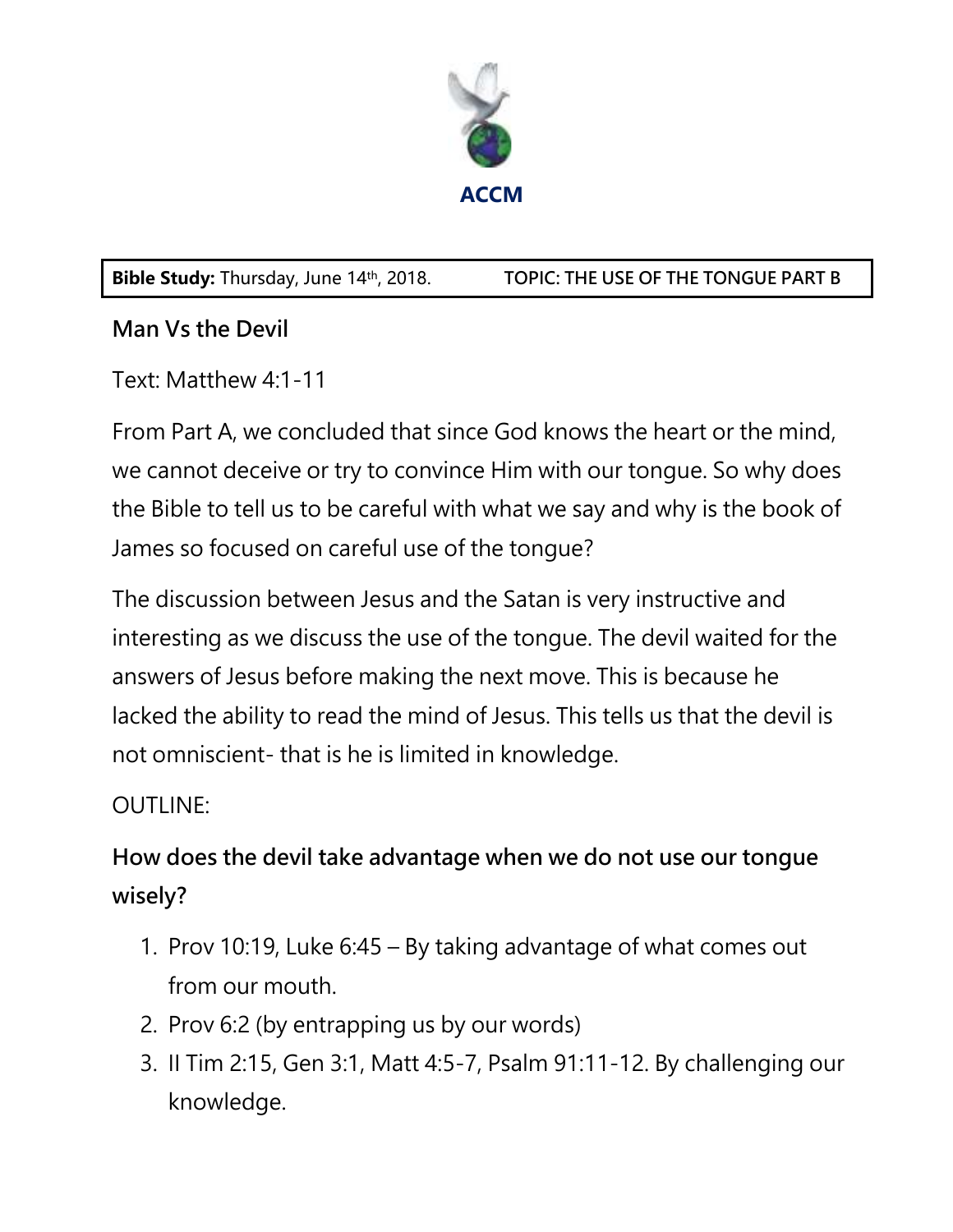- 4. Hab 1:3, James 3:2, 5, Psalm 34:13, By bringing us in collision with God.
- 5. Rev 12:11. By studying our studies our testimonies

## **How does the devil take advantage of our tongues in spiritual battle?**

- 1. He come at our weakest point Matt 4:2, Gen 3:1
- 2. He introduces a discussion Gen 3: 1-2, Matt 4: 3, Isaiah 30:15
- 3. Evaluates your knowledge Matt 4:5-7
- 4. Evaluates your fears through the words that you speak to him Job 3:25,
- 5. Weakens your spiritual guard by introducing sin. Prov 10:19-21
- 6. Introduces many forms of temptation starting from little one. II Sam 11. (The temptation of David)

### **How do we overcome the devil? Rev 12:11**

- 1. Recognise when you are vulnerable. I Thess 5:22, I Cor 6:18
- 2. Be on your guard and make less negative speeches I Peter 5:8, Matt 12:36
- 3. Resist the devil I Peter 5:9,
- 4. Have a good knowledge of the bible. Prov 24:5, Prov 2:11, Prov 8:10, Hosea 4:6
- 5. Hate sin Prov 1:10, Psalm 1:1. Eph 5:11
- 6. Operate life with positive confessions. The challenge with positive confessions is that it takes training and knowledge and faith. If you do not mean your confessions, you will ultimately give yourself away to the devil. Psalm 118:17-19

e.g. **Wives**: As a wife, say I submit myself to my husband as is fitting in the Lord. My husband loves me like Christ loved the